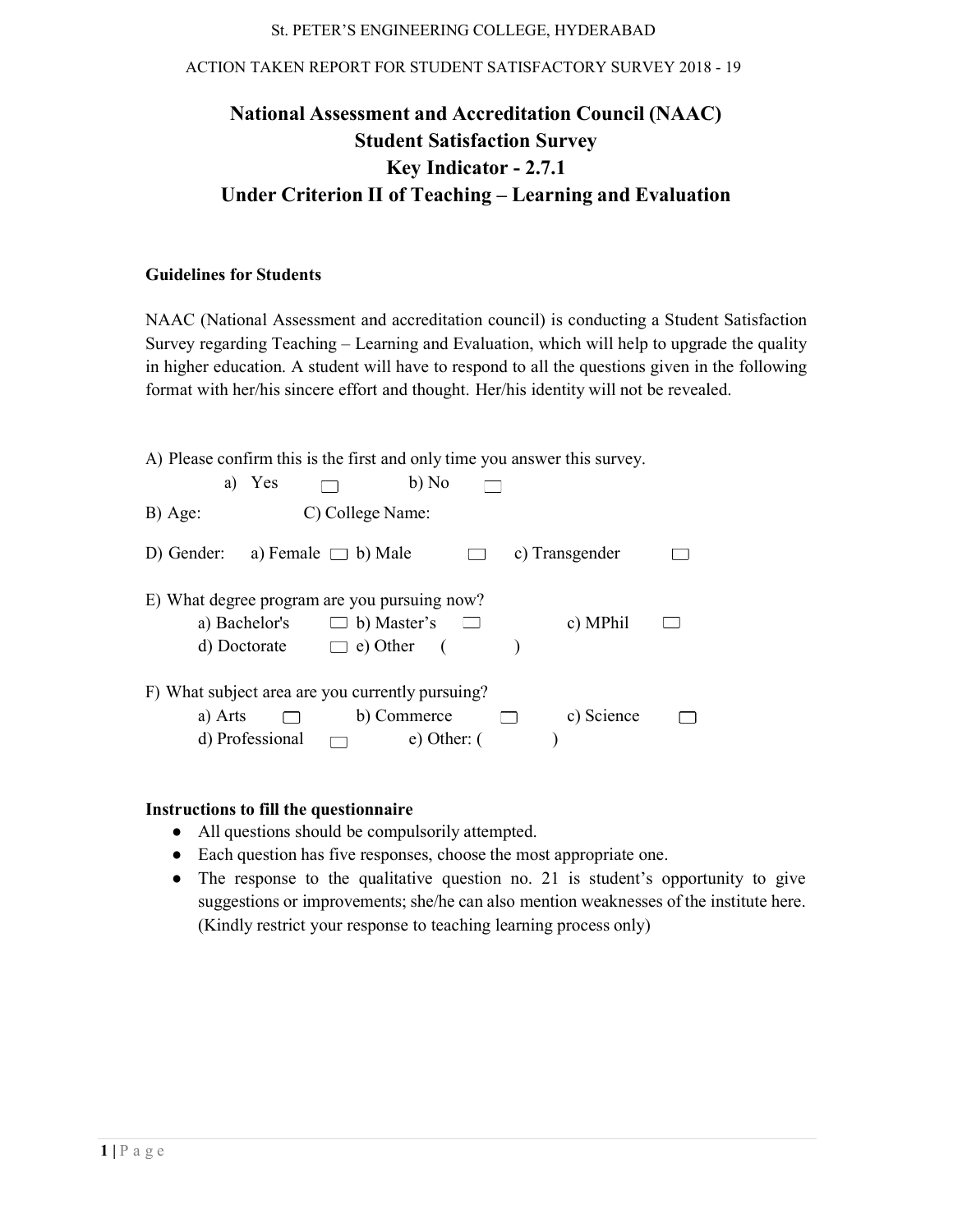#### ACTION TAKEN REPORT FOR STUDENT SATISFACTORY SURVEY 2018 - 19

# Criterion II – Teaching–Learning and Evaluation

# Student Satisfaction Survey on Teaching Learning Process

Following are questions for online student satisfaction survey regarding Teaching Learning process.

- 1. How much of the syllabus was covered in the class?
	- $4 85$  to  $100\%$
	- $3 70$  to  $84%$
	- $2 55$  to 69%
	- $1-30$  to 54%
	- 0 –Below 30%
- 2. How well did the teachers prepare for the classes?
	- 4 –Thoroughly
	- 3 Satisfactorily
	- 2 Poorly
	- 1 Indifferently
	- 0 Won't teach at all
- 3. How well were the teachers able to communicate?
	- 4 Always effective
	- 3 Sometimes effective
	- 2 Just satisfactorily
	- 1– Generally ineffective
	- 0– Very poor communication
- 4. The teacher's approach to teaching can best be described as
	- 4– Excellent
	- 3 Very good
	- 2 Good
	- $1 Fair$
	- 0– Poor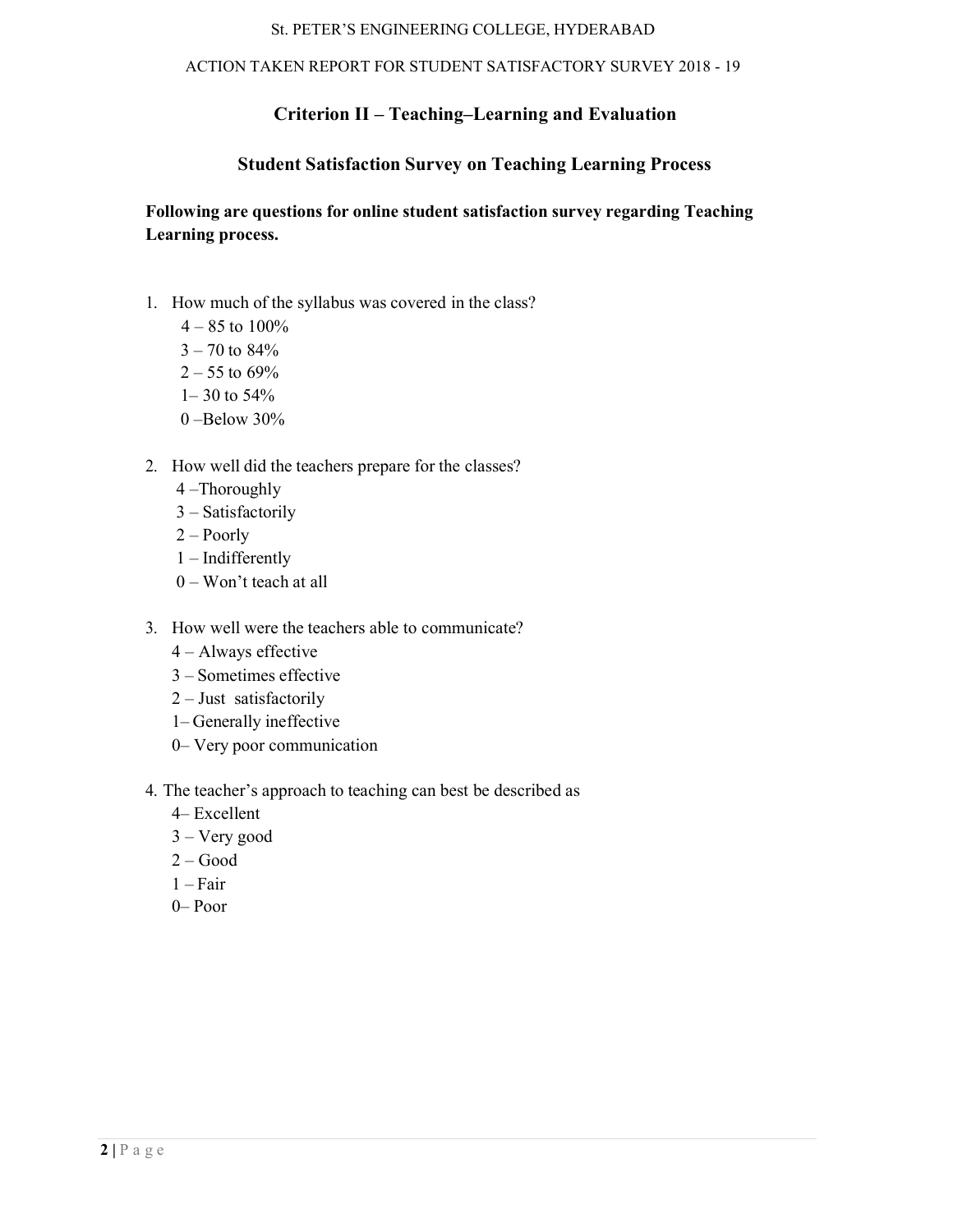- 5. Fairness of the internal evaluation process by the teachers.
	- 4 Always fair
	- 3 Usually fair
	- 2 Sometimes unfair
	- 1 Usually unfair
	- 0– Unfair
- 6. Was your performance in assignments discussed with you?
	- 4 Every time
	- $3 U$ sually
	- 2 Occasionally/Sometimes
	- 1 Rarely
	- 0– Never
- 7. The institute takes active interest in promoting internship, student exchange, field visit opportunities for students.
	- 4 Regularly
	- $3 -$ Often
	- 2 Sometimes
	- 1 Rarely
	- 0– Never
- 8. The teaching and mentoring process in your institution facilitates you in cognitive, social and emotional growth.
	- 4 Significantly
	- 3 Very well
	- 2 Moderately
	- 1 Marginally
	- 0– Not at all
- 9. The institution provides multiple opportunities to learn and grow.
	- 4 Strongly agree
	- 3 Agree
	- 2 Neutral
	- 1 Disagree
	- 0– Strongly disagree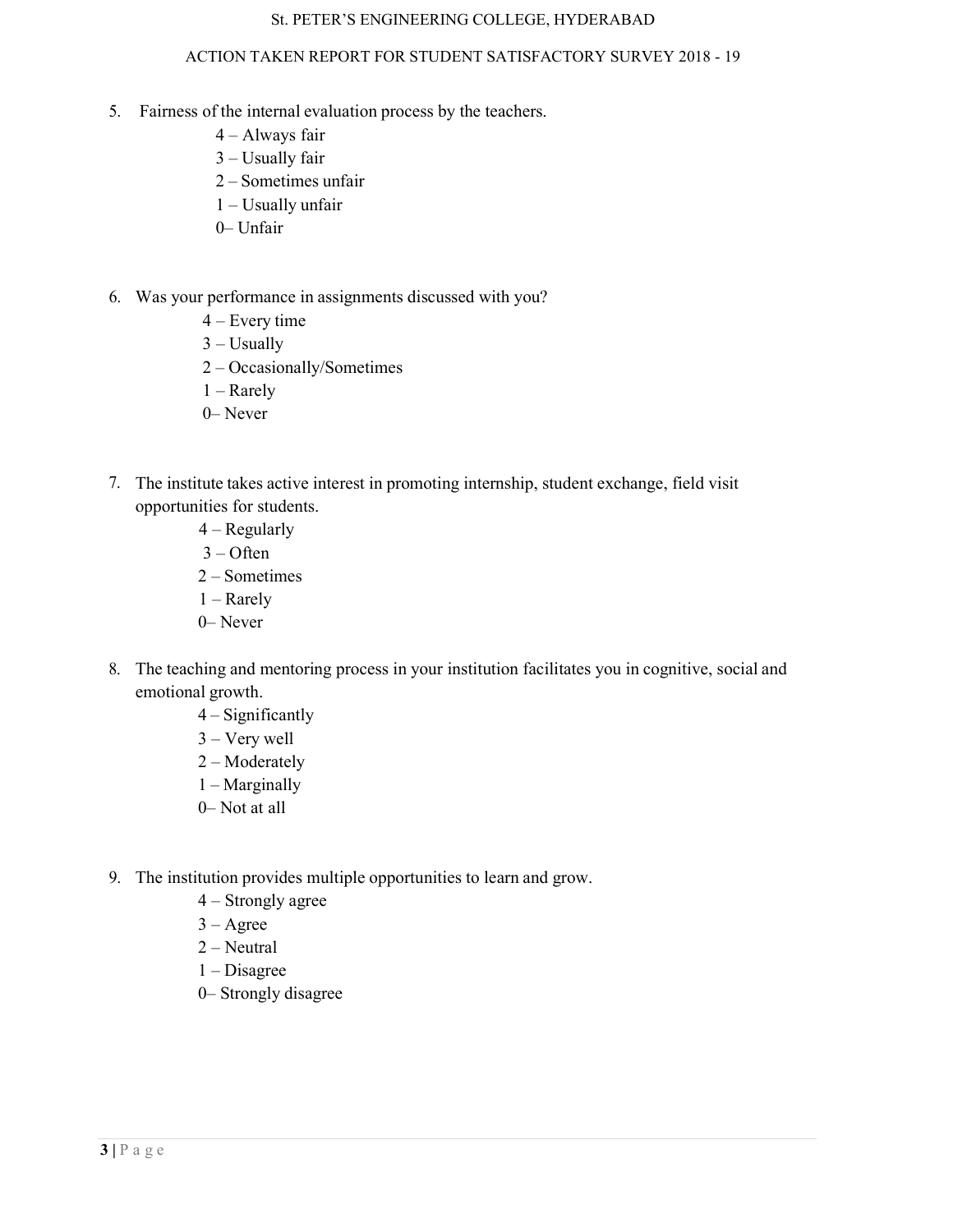- 10. Teachers inform you about your expected competencies, course outcomes and programme outcomes.
	- 4 Every time
	- $3 U$ sually
	- 2– Occasionally/Sometimes
	- 1 Rarely
	- 0– Never
- 11. Your mentor does a necessary follow-up with an assigned task to you.
	- 4 Every time
	- $3 U$ sually
	- 2 Occasionally/Sometimes
	- 1 Rarely
	- 0 I don't have a mentor
- 12. The teachers illustrate the concepts through examples and applications.
	- 4 Every time
	- $3 U$ sually
	- 2 Occasionally/Sometimes
	- 1– Rarely
	- $0$  Never
- 13. The teachers identify your strengths and encourage you with providing right level of challenges.
	- $4 Fully$
	- 3 Reasonably
	- 2 Partially
	- $1 S$ lightly
	- 0– Unable to
- 14. Teachers are able to identify your weaknesses and help you to overcome them.
	- 4 Every time
	- $3 U$ sually
	- 2 Occasionally/Sometimes
	- 1 Rarely
	- $0$  Never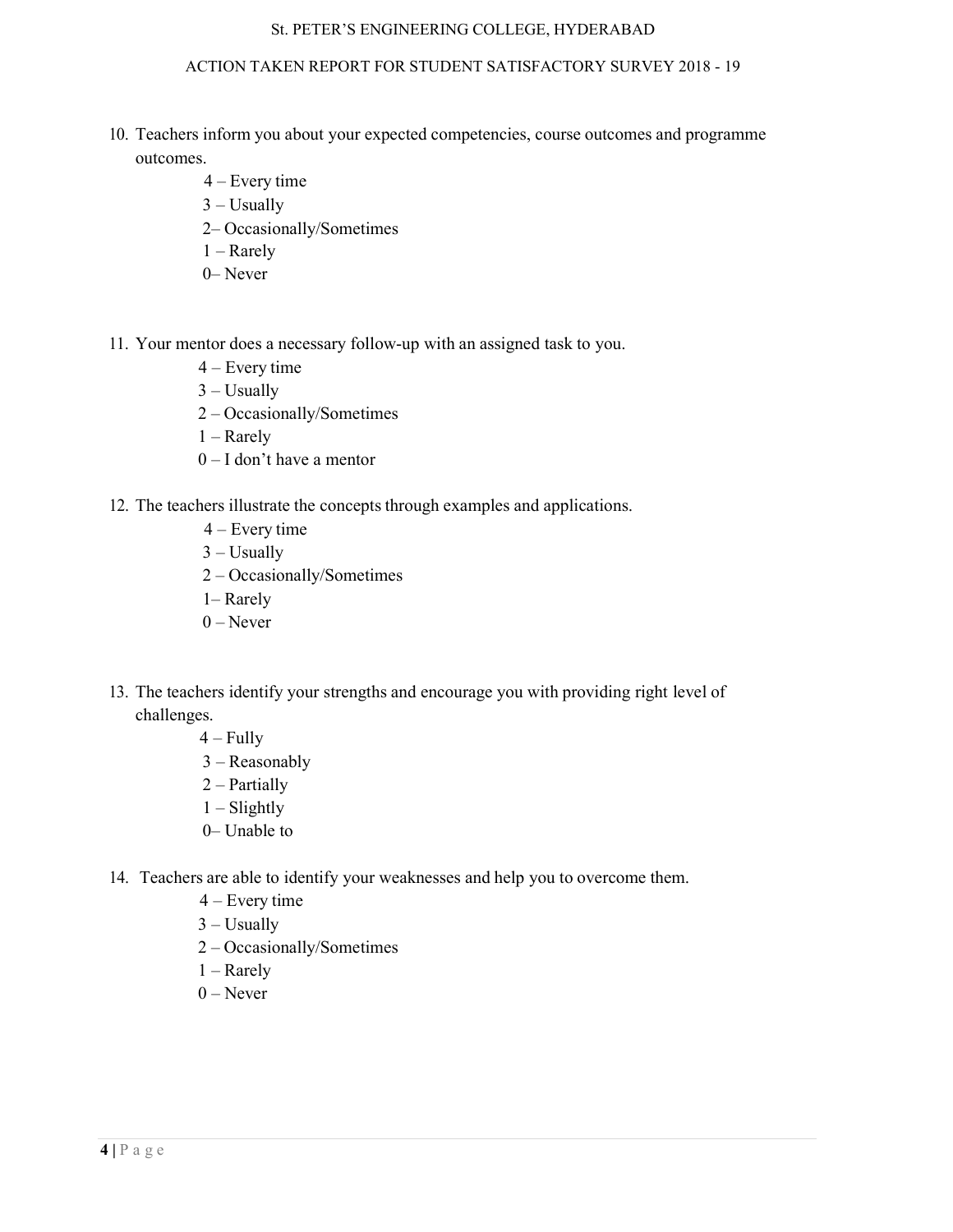- 15. The institution makes effort to engage students in the monitoring, review and continuous quality improvement of the teaching learning process.
	- 4 Strongly agree
	- $3 \text{Agree}$
	- 2 Neutral
	- 1 Disagree
	- 0 Strongly disagree
- 16. The institute/ teachers use student centric methods, such as experiential learning, participative learning and problem solving methodologies for enhancing learning experiences.
	- 4 To a great extent
	- 3 Moderate
	- 2 Some what
	- 1 Very little
	- $0$  Not at all
- 17. Teachers encourage you to participate in extracurricular activities.
	- 4 Strongly agree
	- $3 \text{Agree}$
	- 2 Neutral
	- 1 Disagree
	- 0 Strongly disagree
- 18. Efforts are made by the institute/ teachers to inculcate soft skills, life skills and employability skills to make you ready for the world of work.
	- 4 To a great extent
	- 3 Moderate
	- 2 Some what
	- 1 Very little
	- 0 Not at all
- 19. What percentage of teachers use ICT tools such as LCD projector, Multimedia, etc. while teaching.
	- 4 Above 90%  $3 - 70 - 89%$
	- $2 50 69%$
	- $1 30 49%$
	- 0 Below 29%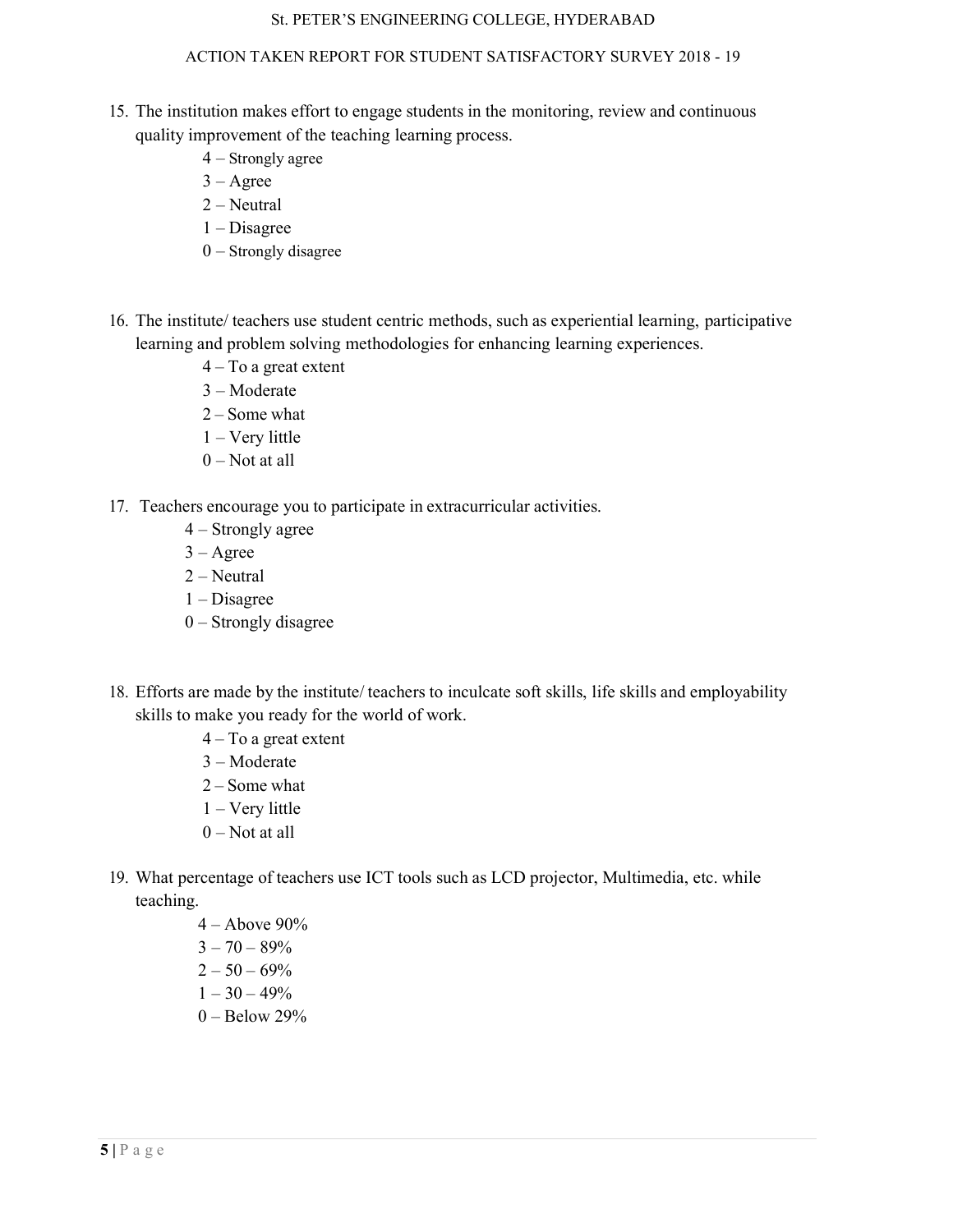- 20. The overall quality of teaching-learning process in your institute is very good.
	- 4 –Strongly agree
	- $3 \text{Agree}$
	- 2 Neutral
	- 1 Disagree
	- 0 Strongly disagree
	- 21. Give three observation / suggestions to improve the overall teaching learning experience in your institution.
		- a)
		- b)
		- c)